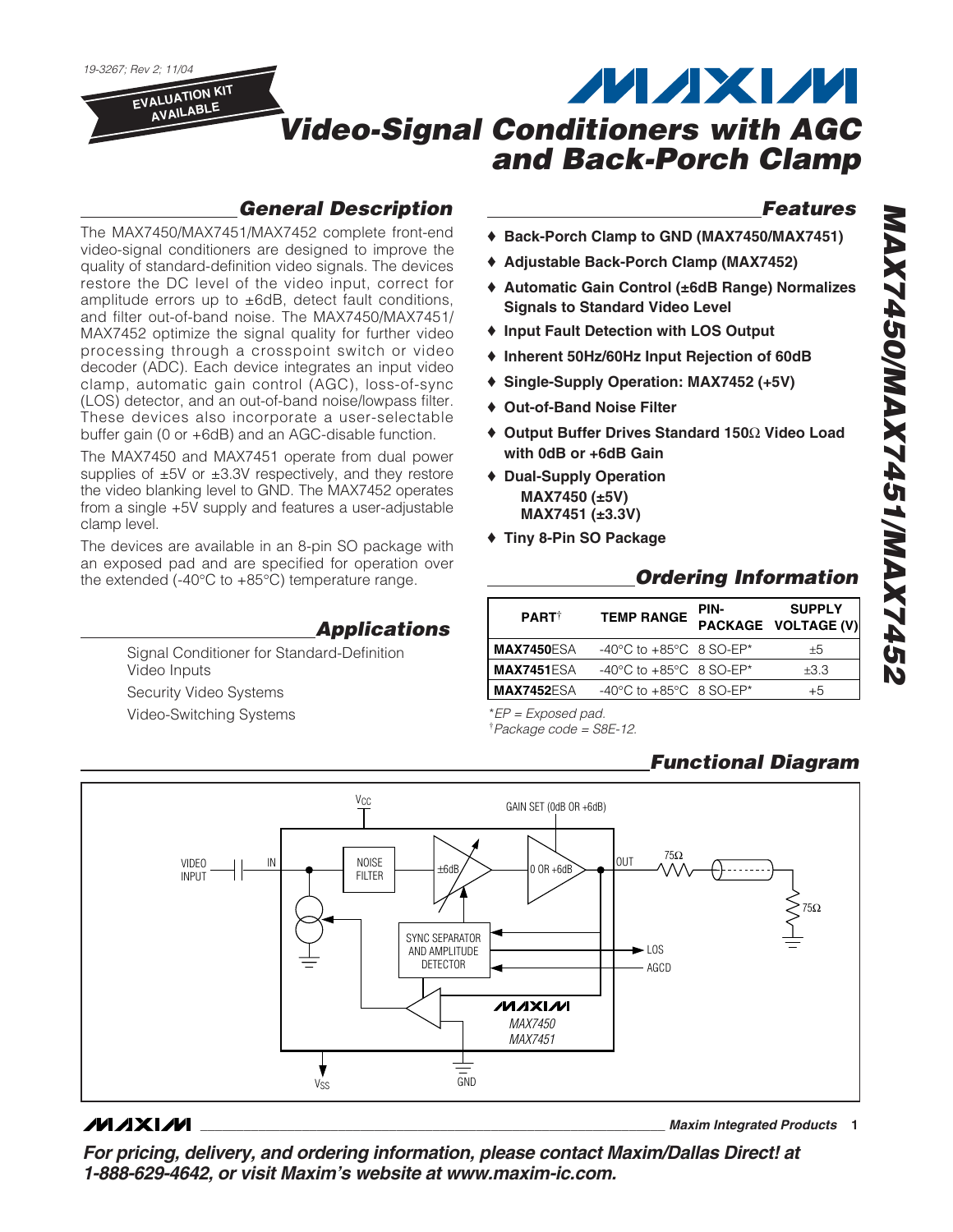## **ABSOLUTE MAXIMUM RATINGS**

| Vee to GND                                                                                                                                                                                                                                                         | All (           |
|--------------------------------------------------------------------------------------------------------------------------------------------------------------------------------------------------------------------------------------------------------------------|-----------------|
|                                                                                                                                                                                                                                                                    | $\mathbb N$     |
|                                                                                                                                                                                                                                                                    | Λ               |
| Vss to GND                                                                                                                                                                                                                                                         | Max             |
|                                                                                                                                                                                                                                                                    | Cor             |
|                                                                                                                                                                                                                                                                    | 8               |
| OUT.                                                                                                                                                                                                                                                               | Op <sub>t</sub> |
|                                                                                                                                                                                                                                                                    | Stor            |
|                                                                                                                                                                                                                                                                    | Jun             |
|                                                                                                                                                                                                                                                                    | Lea             |
| Stresses beyond those listed under "Absolute Maximum Ratings" may cause permane<br>operation of the device at these or any other conditions beyond those indicated in th<br>absolute maximum rating conditions for extended periods may affect device reliability. |                 |

| All Other Pins                                        |  |
|-------------------------------------------------------|--|
|                                                       |  |
|                                                       |  |
|                                                       |  |
| Continuous Power Dissipation ( $T_A = +70^{\circ}C$ ) |  |
| 8-Pin SO (derate 18.9mW/°C above +70°C)1509mW         |  |
|                                                       |  |
|                                                       |  |
|                                                       |  |
|                                                       |  |

*Stresses beyond those listed under "Absolute Maximum Ratings" may cause permanent damage to the device. These are stress ratings only, and functional operation of the device at these or any other conditions beyond those indicated in the operational sections of the specifications is not implied. Exposure to*

## **ELECTRICAL CHARACTERISTICS**

(VSUPPLY = ±5V ±5% (MAX7450), VSUPPLY = ±3.3V ±5% (MAX7451), VSUPPLY = +5V ±5% (MAX7452), R L=150 Ω to GND, CL = 0 to 20pF, GSET = 1, AGCD = 1, T $_A$  = T $_{\rm MIN}$  to T $_{\rm MAX}$ , unless otherwise noted. Typical values are at T $_A$  = +25°C.)

| <b>PARAMETER</b>             | <b>SYMBOL</b> | <b>CONDITIONS</b>                                                               |                                                                | <b>MIN</b> | <b>TYP</b>     | <b>MAX</b> | <b>UNITS</b> |
|------------------------------|---------------|---------------------------------------------------------------------------------|----------------------------------------------------------------|------------|----------------|------------|--------------|
|                              |               | MAX7450/MAX7451, relative to GND<br>MAX7452, relative $V_{\text{BPLVL}} = 1.5V$ |                                                                |            |                | ±50        | mV           |
| Clamp Accuracy               |               |                                                                                 |                                                                |            |                | ±50        |              |
|                              | <b>VBPLVL</b> | MAX7452                                                                         | $GSET = 0$                                                     | 1.5        |                | 2.4        | $\vee$       |
| Back-Porch Level Input Range |               |                                                                                 | $GSET = 1$                                                     | 1.2        |                | 2.0        |              |
| Clamp Response Time          | tCLAMP        | Blanking level at the output to 1% of final<br>value                            |                                                                |            | 70             |            | Lines        |
|                              |               | $AGCD = 0$ ,<br>$V_{IN} = 0.5V_{P-P}$ to 2V <sub>P-P</sub>                      | $GSET = 0$ , relative<br>to $V_{\text{OUT}} = 1V_{\text{P-P}}$ |            |                | ±10        | %            |
| <b>AGC Accuracy</b>          |               |                                                                                 | $GSET = 1$ , relative<br>to $V_{OUIT} = 2V_{P-P}$              |            |                | ±10        |              |
| <b>AGC Input Range</b>       |               | $AGCD = 0$ , relative to $V_{IN} = 1V_{P-P}$                                    |                                                                | $-6.0$     |                | $+6.0$     | dB           |
| Gain Flatness                | GF            | $f = 5MHz$ relative to 100kHz                                                   |                                                                | $-0.3$     |                | $+0.3$     | dB           |
| Noise-Filter Cutoff          | Fc            |                                                                                 |                                                                |            | 10             |            | MHz          |
| Low-Frequency Gain           |               | $f = 100kHz$                                                                    | $GSET = 0$                                                     | 0.95       | 1              | 1.05       | <b>V/V</b>   |
|                              |               |                                                                                 | $GSET = 1$                                                     | 1.85       | $\overline{c}$ | 2.05       |              |
| Group-Delay Deviation        | $\Delta t$ G  | 3.58/4.43MHz relative to 100kHz                                                 |                                                                |            |                | 15         | ns           |
| Differential Gain            | dG            | Five-step modulated staircase ( $V_{IN}$ = 1 $V_{P-P}$ )                        |                                                                |            | 0.2            | 0.6        | $\%$         |
| Differential Phase           | $d\theta$     | Five-step modulated staircase ( $V_{IN}$ = 1 $V_{P-P}$ )                        |                                                                |            | 0.2            | 0.6        | Degrees      |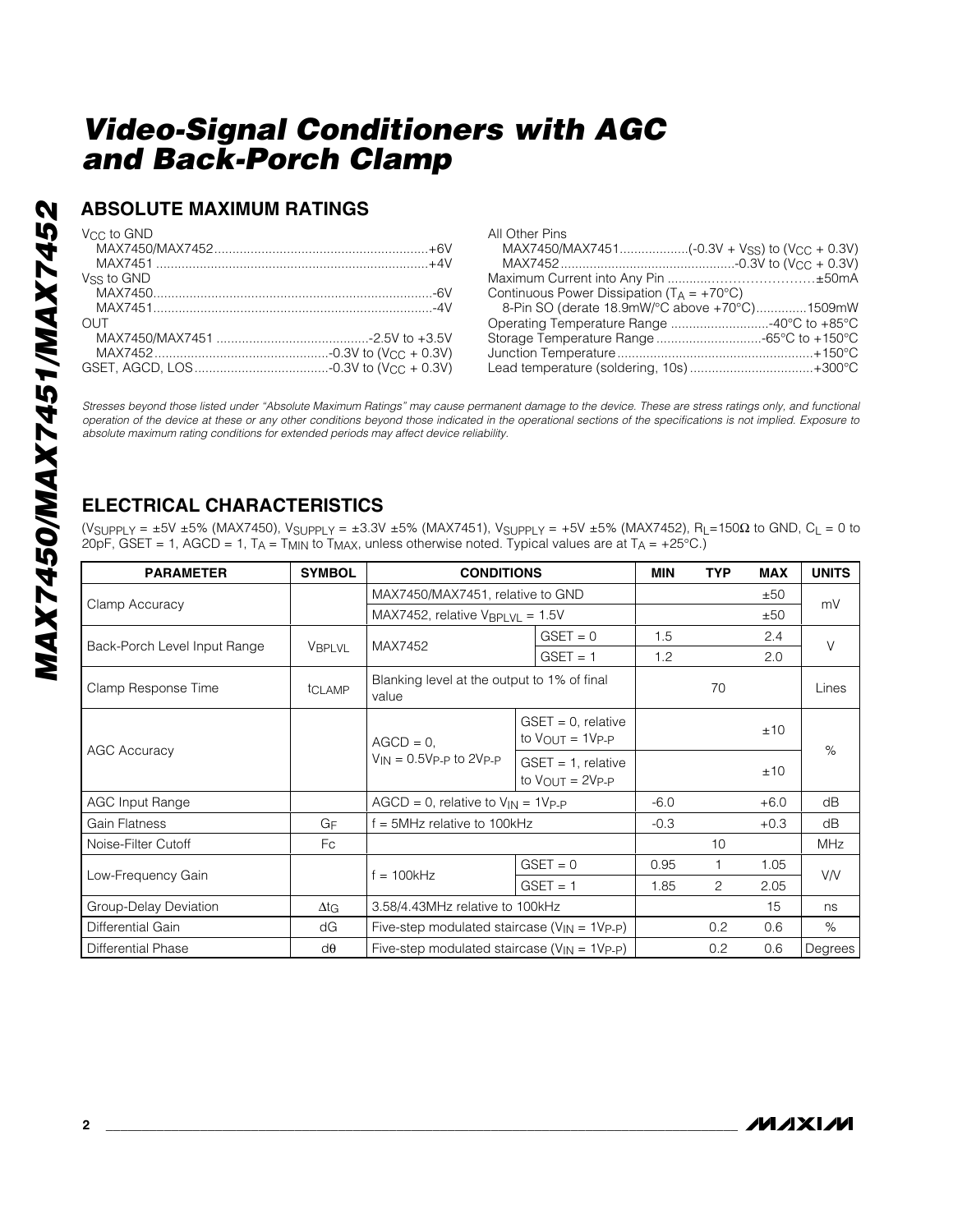## **ELECTRICAL CHARACTERISTICS (continued)**

(VSUPPLY = ±5V ±5% (MAX7450), VSUPPLY = ±3.3V ±5% (MAX7451), VSUPPLY = +5V ±5% (MAX7452), R L=150 Ω to GND, CL = 0 to 20pF, GSET = 1, AGCD = 1, T $_A$  = T $_{\rm MIN}$  to T $_{\rm MAX}$ , unless otherwise noted. Typical values are at T $_A$  = +25°C.)

| <b>PARAMETER</b>             | <b>SYMBOL</b>              | <b>CONDITIONS</b>                                             |                                       | <b>MIN</b>                     | <b>TYP</b>     | <b>MAX</b>                    | <b>UNITS</b> |
|------------------------------|----------------------------|---------------------------------------------------------------|---------------------------------------|--------------------------------|----------------|-------------------------------|--------------|
| Signal-to-Noise Ratio        | <b>SNR</b>                 | Output signal<br>peak-to-peak to RMS<br>noise (100Hz to 5MHz) | $GSET = 0$ ,<br>$V_{OUT} = 1V_{P-P}$  | 68                             |                |                               | dB           |
|                              |                            |                                                               | $GSET = 1$ ,<br>$V_{OUIT} = 2V_{P-P}$ | 65                             |                |                               |              |
| Line Time Distortion         | <b>HDIST</b>               | 18µs, 100 IRE bar                                             |                                       |                                |                | 0.2                           | $\%$         |
| <b>Field Time Distortion</b> | <b>VDIST</b>               | 130 lines, 18µs, 100IRE bar                                   |                                       |                                |                | 0.5                           | $\%$         |
| Input Leakage Current        | $\mathsf{I}_{\mathsf{IN}}$ |                                                               |                                       |                                | $\mathbf{1}$   | 5                             | μA           |
| Output Dynamic Range         |                            | $V_{IN}$ = 1Vp-p, dG / dP < 3% / degrees                      |                                       |                                | $\overline{c}$ | 2.4                           | $V_{P-P}$    |
|                              |                            |                                                               | $AGCD = 1$                            |                                | 30             |                               |              |
| Power-Supply Rejection Ratio | <b>PSRR</b>                | $V_{CC}$ + 100mVp-p,<br>$f = 3.5$ MHz                         | $AGCD = 0$ with<br>maximum gain       |                                | 20             |                               | dB           |
|                              |                            | MAX7450                                                       |                                       |                                |                | 35                            |              |
| <b>Supply Current</b>        |                            | MAX7451                                                       |                                       |                                |                | 30                            | mA           |
|                              |                            | MAX7452                                                       |                                       |                                |                | 20                            |              |
| Logic-High Input             | V <sub>IH</sub>            |                                                               |                                       | 0.7 x<br><b>V<sub>CC</sub></b> |                |                               | $\vee$       |
| Logic-Low Input              | $V_{\parallel}$            |                                                               |                                       |                                |                | 0.3x<br><b>V<sub>CC</sub></b> | $\vee$       |
| Logic-High Output            | <b>VOH</b>                 | $I_{\text{SOURCE}} = 500 \mu A$                               |                                       | $V_{CC}$ -<br>0.5              |                |                               | $\vee$       |
| Logic-Low Output             | VOL                        | $I_{SINK} = 500 \mu A$                                        |                                       |                                |                | 0.4                           | $\vee$       |
| Input Current Logic-High     | ĪЩ                         | Logic input sink                                              |                                       |                                |                | 10                            | μA           |
| Input Current Logic-Low      | <b>I</b> IL                | Logic input source                                            |                                       |                                |                | 10                            | $\mu A$      |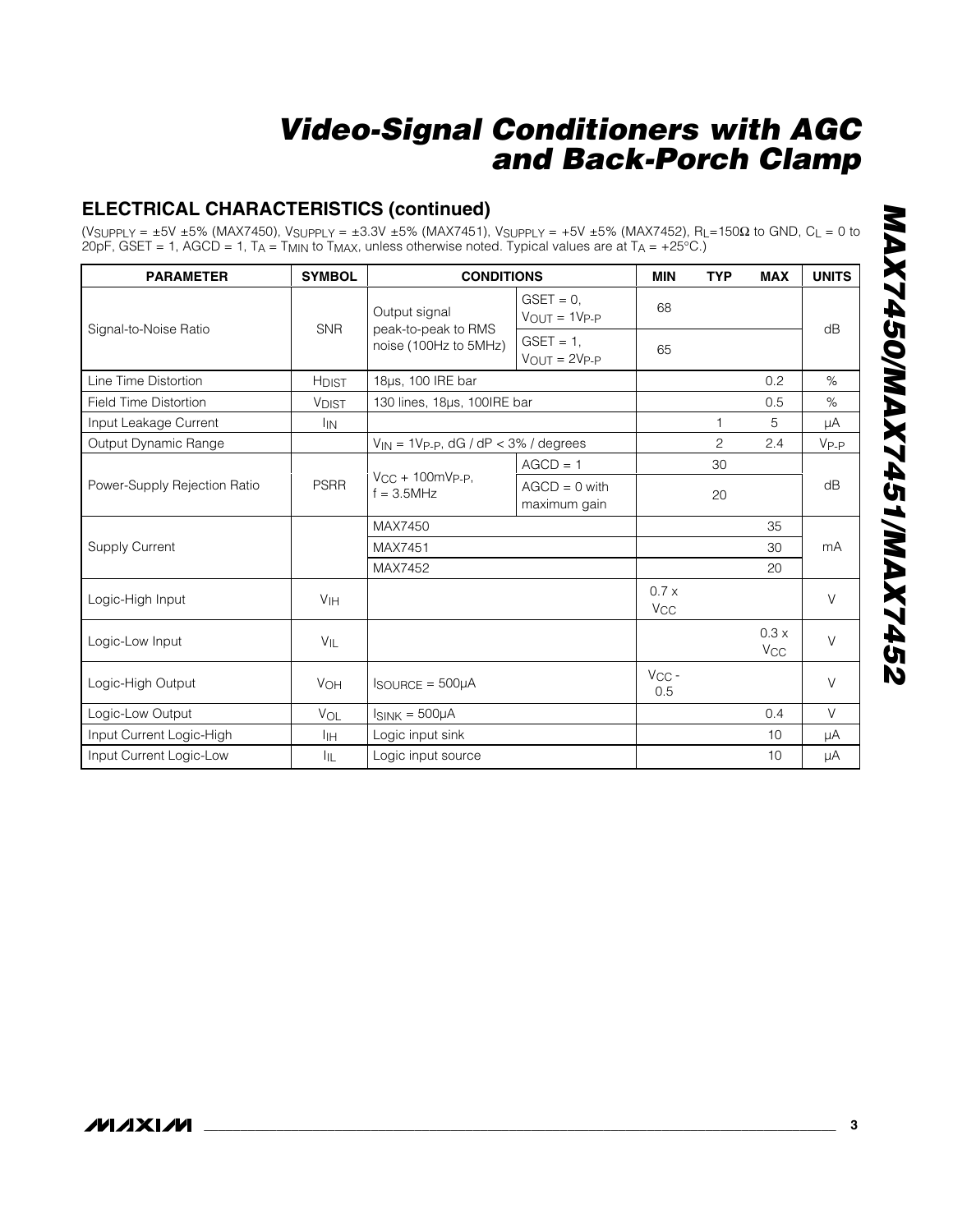## *Typical Operating Characteristics*

**MAXIM** 

VSUPPLY = ±5V ±5% (MAX7450), VSUPPLY = ±3.3V ±5% (MAX7451), VSUPPLY = +5V ±5% (MAX7452), R L= 150 Ω to GND, CL = 0 to  $20pF$ , GSET = 1, AGCD = 1. T $_A$  = +25°C, unless otherwise noted.

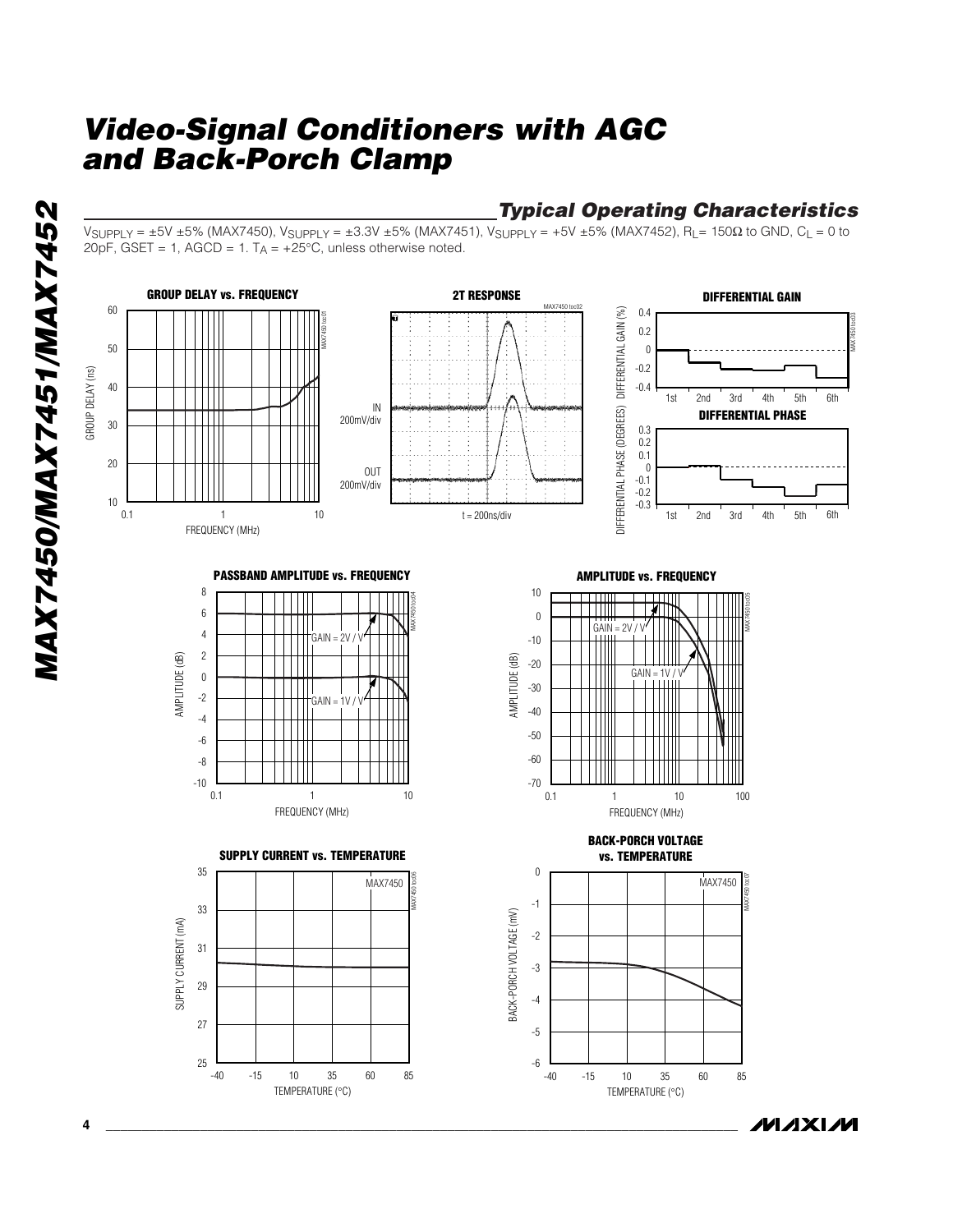## *Typical Operating Characteristics (continued)*

VSUPPLY = ±5V ±5% (MAX7450), VSUPPLY = ±3.3V ±5% (MAX7451), VSUPPLY = +5V ±5% (MAX7452), R L= 150 Ω to GND, CL = 0 to  $20pF$ , GSET = 1, AGCD = 1. T $_A$  = +25°C, unless otherwise noted.



## *Pin Description*

|                                   | <b>PIN</b>     |                       |                                                                                                                                                                                                                     |  |  |
|-----------------------------------|----------------|-----------------------|---------------------------------------------------------------------------------------------------------------------------------------------------------------------------------------------------------------------|--|--|
| <b>MAX7450/</b><br><b>MAX7451</b> | <b>MAX7452</b> | <b>NAME</b>           | <b>FUNCTION</b>                                                                                                                                                                                                     |  |  |
|                                   |                | V <sub>CC</sub>       | Positive Power Supply. Connect +5V to V <sub>CC</sub> for the MAX7450/MAX7452. Connect +3.3V to V <sub>CC</sub><br>for the MAX7451. Bypass to GND with 1µF and 0.1µF capacitors as close to the pin as possible.    |  |  |
| 2                                 | 2              | IN                    | Video Input. AC-couple video signal through a 0.1µF capacitor.                                                                                                                                                      |  |  |
| 3                                 | 3              | <b>GND</b>            | Ground                                                                                                                                                                                                              |  |  |
| 4                                 |                | <b>V<sub>SS</sub></b> | Negative Power Supply. Connect -5V to V <sub>SS</sub> for the MAX7450. Connect -3.3V to V <sub>SS</sub> for the<br>MAX7451. Bypass to GND with $1\mu$ F and 0.1 $\mu$ F capacitors as close to the pin as possible. |  |  |
|                                   | 4              | <b>BPLVL</b>          | Back-Porch Level Input. When gain = 2V/V (GSET = 1), output back-porch level is equal to<br>BPLVL input. When gain = $1$ V/V (GSET = 0), output back-porch level is equal to $V_{\text{BPLV}}/1.5$ .                |  |  |
| 5                                 | 5              | <b>AGCD</b>           | Automatic Gain-Control Disable Input. Disable AGC by driving AGCD to V <sub>CC</sub> . Enable AGC by<br>driving AGCD to GND.                                                                                        |  |  |
| 6                                 | 6              | <b>OUT</b>            | Video Output                                                                                                                                                                                                        |  |  |
| $\overline{7}$                    | $\overline{7}$ | <b>GSET</b>           | Gain-Setting Input. Drive GSET high to set buffer gain to +6dB. Drive GSET low to set buffer<br>gain to OdB.                                                                                                        |  |  |
| 8                                 | 8              | <b>LOS</b>            | Loss-of-Sync Logic Output. LOS is high when video sync is lost for more than 15 horizontal<br>lines. LOS goes low when video sync is present.                                                                       |  |  |
|                                   |                | EP.                   | Exposed Pad. Connect to V <sub>SS</sub> (MAX7450/MAX7451). Connect to GND (MAX7452).                                                                                                                                |  |  |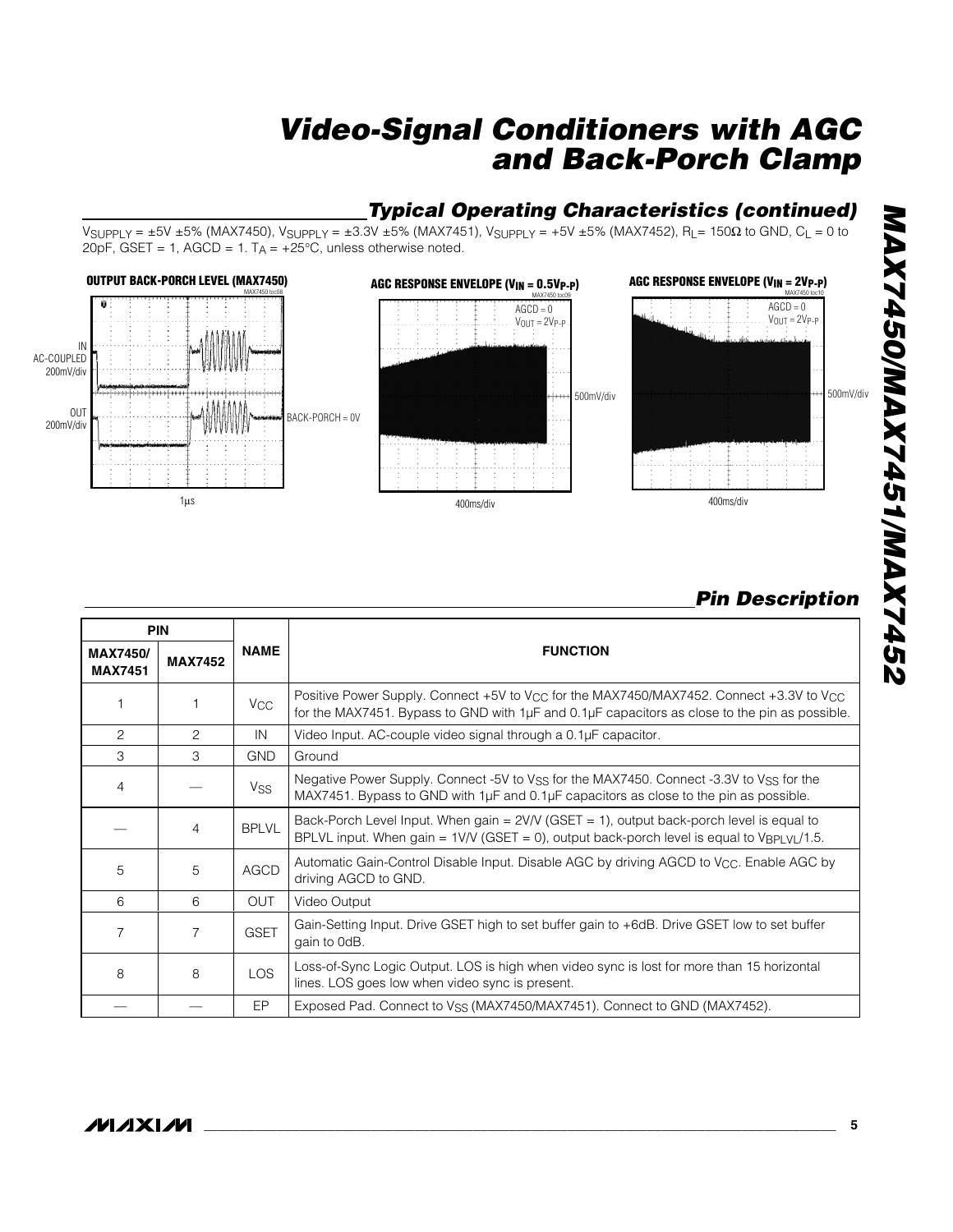



*Figure1. MAX7452 Functional Diagram*

### *Detailed Description*

As shown in Figure 1, the devices include a 2nd-order lowpass filter intended to reject out-of-band noise. The MAX7450/MAX7451 clamp the back-porch voltage to ground, and the MAX7452 clamps to a user-supplied reference voltage. These devices also include an automatic gain control (AGC), which automatically adjusts the gain to ensure the sync amplitude is normalized to a standard video level; an AGC disable function; and an output driver that drives a standard video load (150Ω) with a full 2Vp-p video signal (GSET = 1) or 1Vp- $P$  video signal (GSET = 0).

The clamp and the AGC work concurrently. Interaction between the two different control loops is eliminated by the large difference in time constants. The time constant of the clamp settles within 100 lines, while the AGC loop is digitally stepped so that it settles between 1000–64,000 lines.

The AGC control works independently of the gain setting of the output buffer. The overall gain is the multiplication of the AGC gain and the output buffer gain. The maximum overall gain is +12dB and the minimum gain is -6dB.

#### *Back-Porch Clamp*

The MAX7450/MAX7451/MAX7452 feature a backporch clamp to set the output blanking level. The devices sense the voltage during back porch and feed back into a control system. The control system provides the appropriate DC-level shift to clamp the output to ground (MAX7450/MAX7451) or to a voltage set by VBPLVL (MAX7452). This restores the DC level for further video processing such as on-screen display (OSD) insertion and analog-to-digital conversion. The backporch clamp to ground also eliminates the need for large output-coupling capacitors that can introduce unwanted line-time distortion (tilt) and cost. This can also reduce board space. The feedback network and the on-chip capacitors introduce a finite settling time after power-up or after any dramatic shift in input voltage (see the *Electrical Characteristics* section).

#### *Back-Porch Level Input (MAX7452)*

The MAX7452 features an adjustable back-porch level at the output as shown in Figure 1.  $V_{\text{BPLVL}}$  sets the back-porch clamp level. The back-porch clamp-output level is defined by the following equations.

 $GSET = 1$  (Gain =  $2V / V$ ),  $V_{BACKPORTLEVEL} = V_{BPLYL}$ 

 $GSET = 0$  (Gain = 1V / V), VBACKPORCHLEVEL = VBPLVL / 1.5

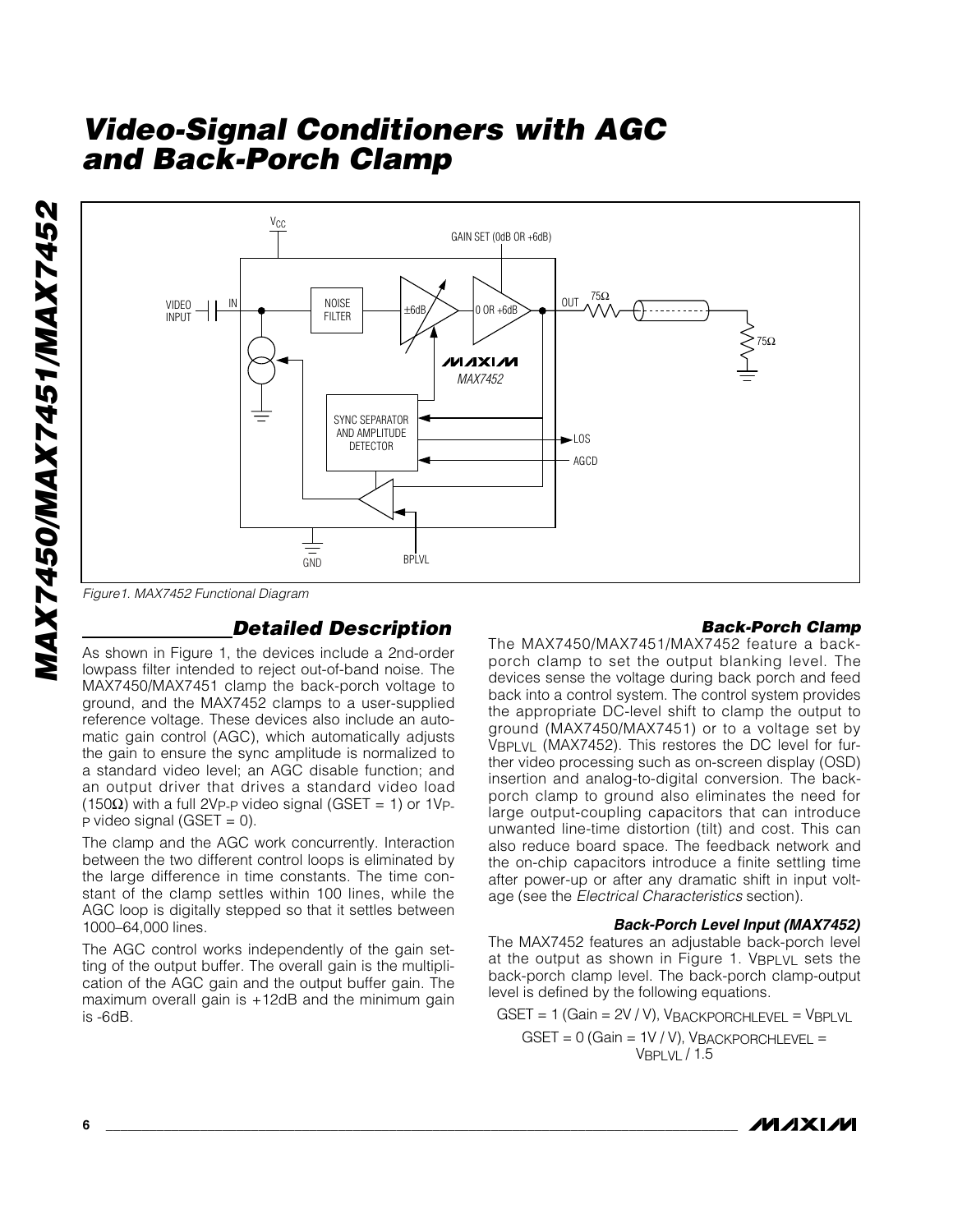#### **Table 1. Gain-Control Settings**

| <b>AGCD</b> | <b>GSET</b> | <b>OUTPUT</b>                     |
|-------------|-------------|-----------------------------------|
|             |             | 1V <sub>P-P</sub> fixed           |
|             |             | 2V <sub>P-P</sub> fixed           |
|             |             | $V_{OUT} = V_{IN}$                |
|             |             | $V_{\text{OUT}} = 2V_{\text{IN}}$ |

#### *Automatic Gain Control (AGC)*

The MAX7450/MAX7451/MAX7452 have an integrated automatic gain-control circuit to ensure the sync amplitude is normalized to the standard level, thus normalizing the overall amplitude to a standard level. The accuracy of the normalized amplitude assumes the ratio of active video to sync amplitude is correct in the input video signal. The gain is adjusted automatically by detecting and comparing the amplitude of the sync pulse to a fixed internal reference. If the sync amplitude is less than this value, the overall gain is increased until the sync amplitude equals this reference. However, if the sync amplitude is high, the overall gain is reduced accordingly. Disable the AGC loop by driving AGCD high.

When designing the overall system, it is important to note that the AGC can correct for termination problems. First, disable the AGC and verify that the terminations are correct, and then enable the AGC for proper operation.

#### *Output Buffer*

The output buffer of the MAX7450/MAX7451/MAX7452 is designed to drive either standard video loads or high-impedance loads, independent of the buffer gain. Logic levels on GSET and AGCD set the gain of the MAX7450/MAX7451/MAX7452. Table 1 shows the different gain-setting configurations.

#### *Noise Filter*

The MAX7450/MAX7451/MAX7452 feature a simple 2ndorder lowpass filter to reject out-of-band noise that may be introduced by the long cable connection between the cameras and the switching matrix.

#### *LOS Detector*

The LOS detector of the MAX7450/MAX7451/MAX7452 outputs a logic high when the sync is not present (loss of video signal) for at least 15 horizontal lines on the input. This can be used to indicate a fault condition of the camera or cable.

## *Applications Information*

#### *Connecting the MAX7450/MAX7451 to a Crosspoint Switch*

The MAX7450/MAX7451/MAX7452 are designed to directly interface to a video crosspoint switching device such as those used in security systems (see Figure 2). The MAX7450/MAX7451 clamp the video output to GND, making the devices an ideal interface to the MAX4358 crosspoint switches and the MAX4455 OSD. The MAX7450/MAX7451 and the MAX4455 have their outputs referenced to ground, ensuring the amplitudes and the brightness of the OSD relative to the video signal are accurate.

#### *Interfacing the MAX7452 to an ADC*

The MAX7452 can be directly connected to an ADC or video decoder as shown in Figure 3. The video output of the MAX7452 is DC-coupled to a single-ended video input on the ADC. The voltage on the BPLVL pin sets the black level of the video signal at the output of the MAX7452. Use a stable voltage reference for the BPLVL voltage, ideally the same reference that is used



*Figure 2. MAX7450/MAX7451 in a 32 x 16 Crosspoint Application*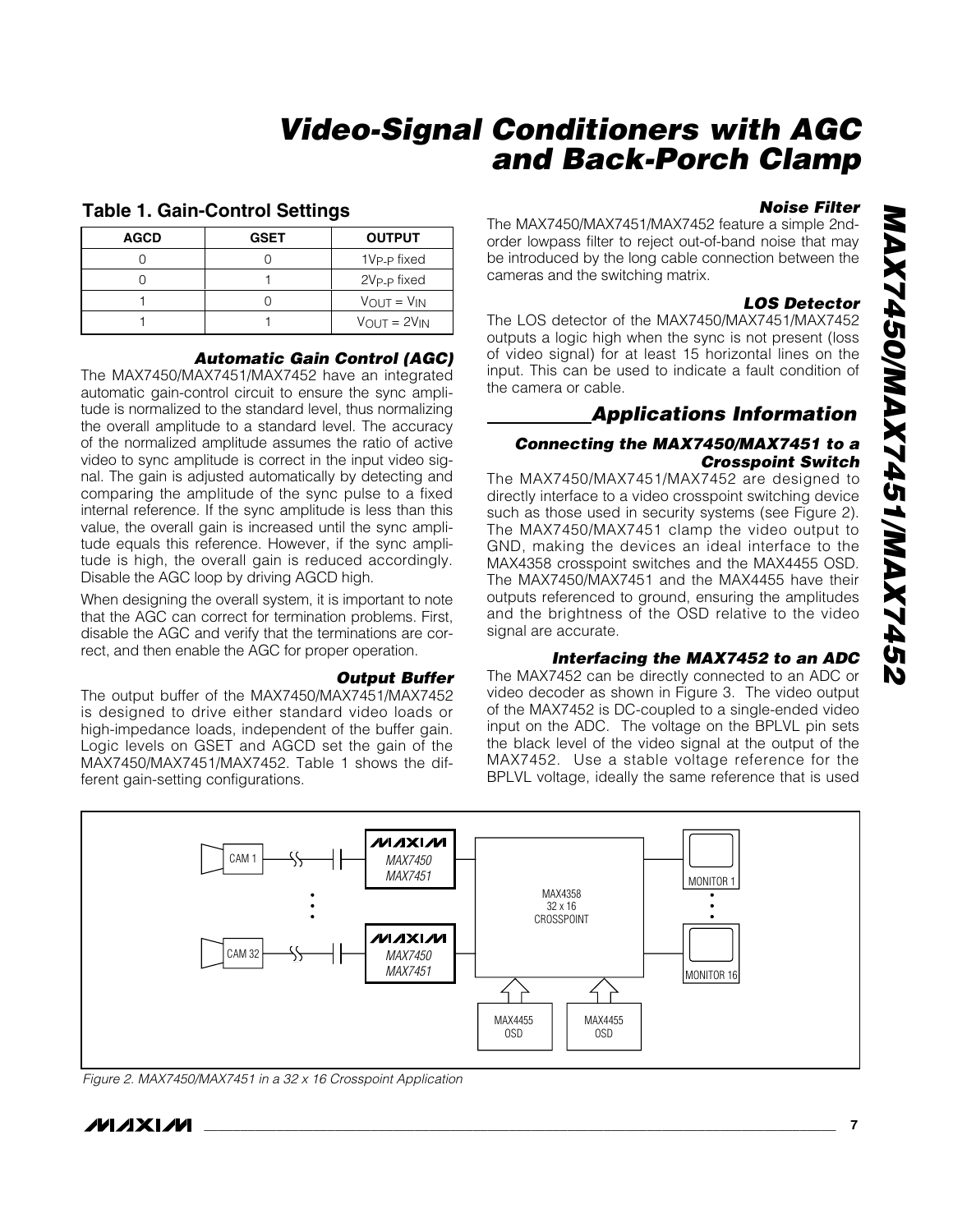



*Figure 3. MAX7452 Interfaced to a Video Decoder*

for the analog-to-digital conversion. This voltage must be scaled by a ratio of two resistors to set the black level of the video signal to the appropriate level (to match the input range of the converter).

If the ADC or video decoder has a built-in clamp circuit, the output of the MAX7452 must be AC-coupled into the ADC with the capacitor value recommended for the converter. In this situation, set the BPLVL on the MAX7452 to the midpoint of the specified range for optimum performance. In addition, the stability of this voltage is not critical, provided that it stays within the specified range.

*Power-Supply Bypassing and Layout*

Bypass all supply pins to GND with 0.1µF and 1µF capacitors. These capacitors filter higher frequencies in the MHz range. Place all external components as close to the devices as possible. Connect EP to Vss for the MAX7450/MAX7451. Connect EP to GND for the MAX7452. Placing the IC onto a copper area the size of the pad is recommended for proper power dissipation. Refer to the *MAX7450 Evaluation Kit* for a proven PCboard layout example.

#### *Chip Information*

TRANSISTOR COUNT: 6316 PROCESS: BiCMOS